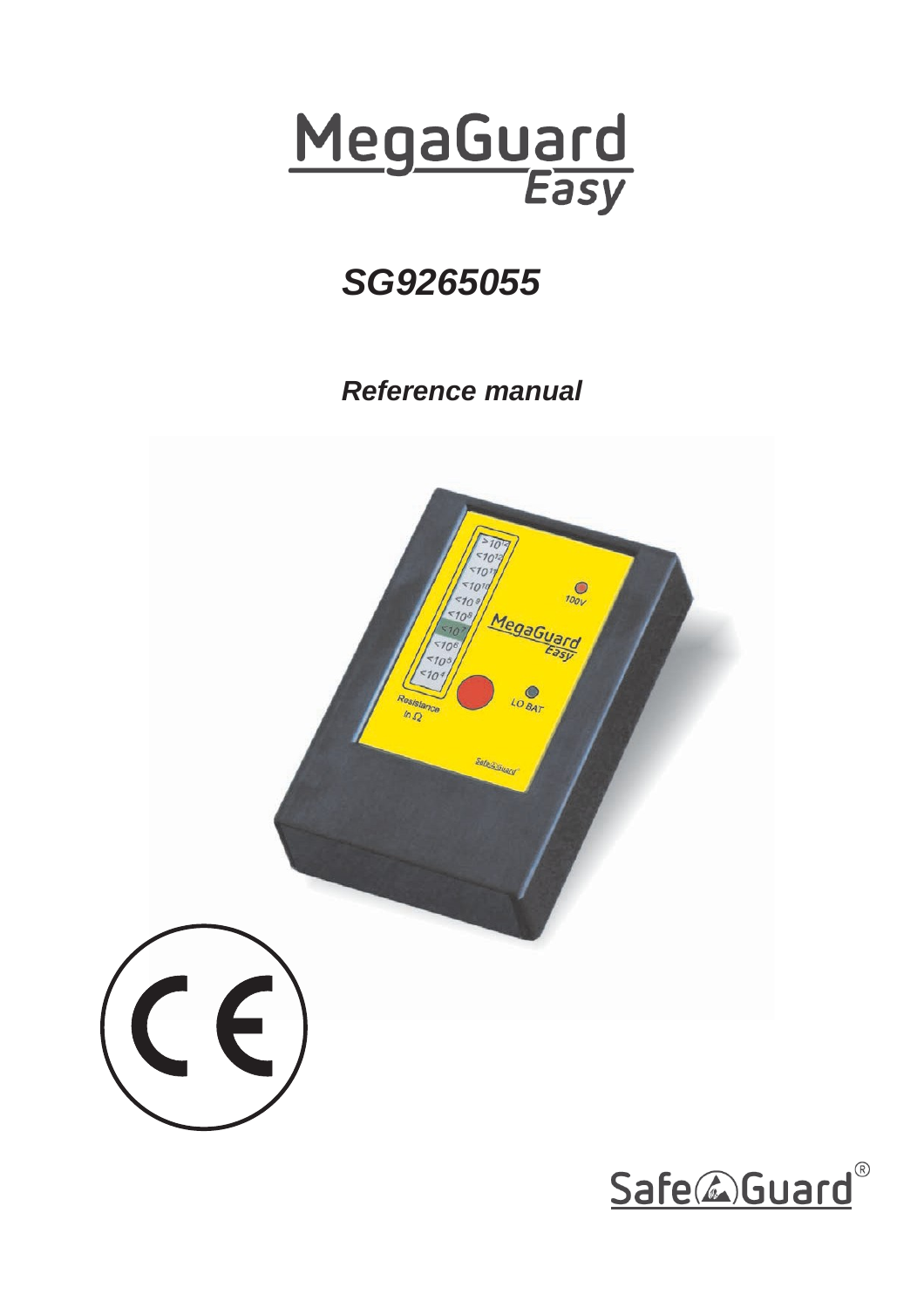## **EC CONFORMITY**

Unit SG9265055 conforms to EC directives **EMC - 2014/30/EU** , the following harmonized standards are in use: EN 61000-6-1, EN 61000-6-3.

## **SAFETY INSTRUCTIONS**

ATTENTION : this instrument generates a 100V measuring voltage on the two measuring terminals or on the external probes if connected in the "EXTERNAL PROBE" sockets.

The current is limited to 10mA and cannot make any injury to the operator. For operator's security, avoid to touch the electrodes directly.

# **WARRANTY**

This unit is guaranteed against all defects due to faulty materials and workmanship, within 12 months from the date of purchase.

A use not conforming to what specified might be dangerous to the safety of the operator and may damage the instrument.

In such circumstances the manufacturer is relieved of any liability and the warranty itself will decay.

### **REPAIR**

Repairs have not been attempted by anyone other than authorized repair distributors.

Do not try to repair the unit by yourself.

ATTENTION: Dangerous voltage is present inside the instrument.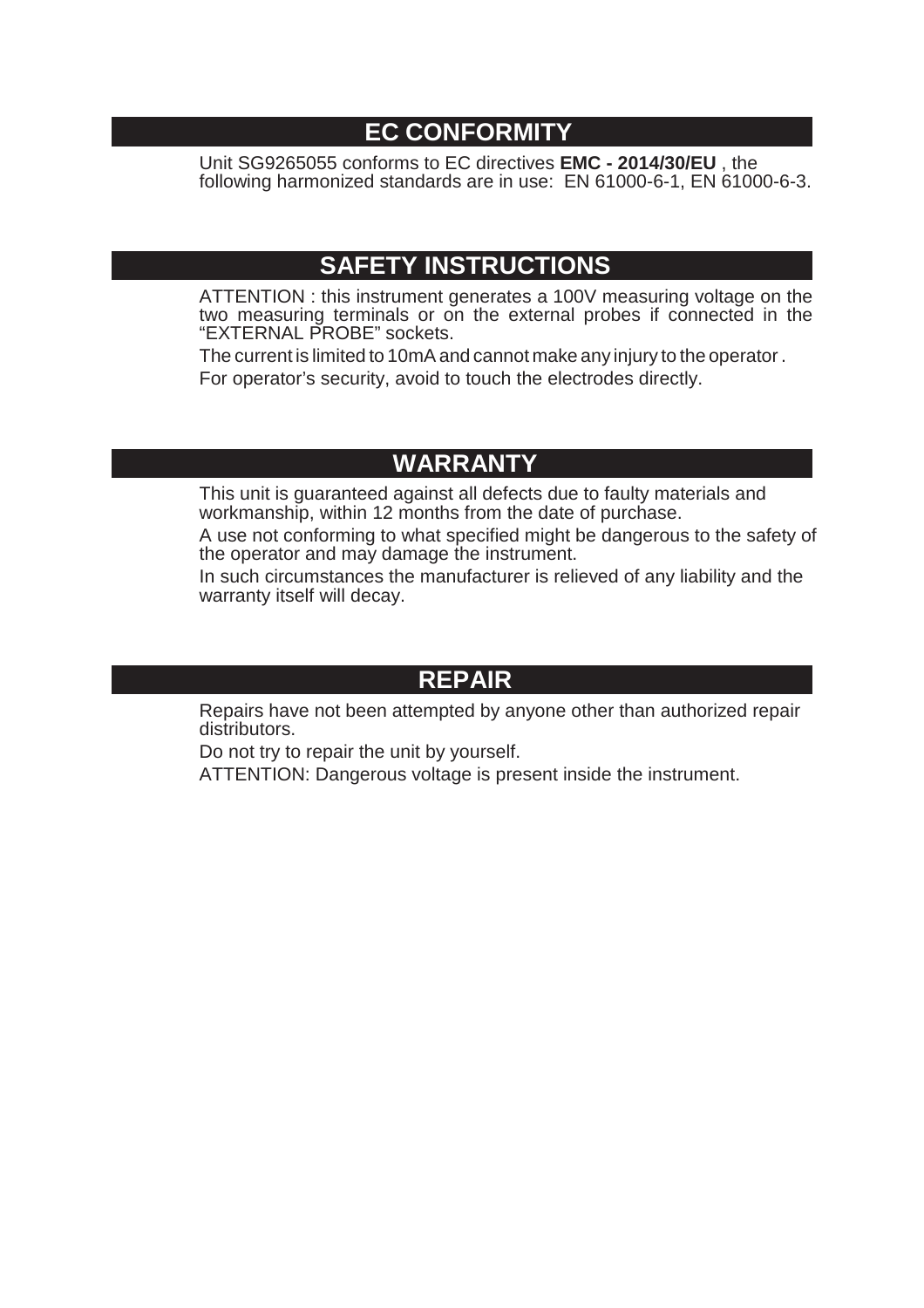# **TECHNICAL FEATURES**

The MegaGuard Easy can measure surface resistance and resistance to the ground of mats, floors and other objects of the EPA area, and can also be used for point-to-point measurements.

| Resolution: 1 decade     |                                                                           |
|--------------------------|---------------------------------------------------------------------------|
| Accuracy: $\pm$ 1 decade |                                                                           |
|                          | Measuring voltage: 10Vdc for R<100k $\Omega$ – 100Vdc for R>100k $\Omega$ |
|                          |                                                                           |
|                          |                                                                           |
|                          |                                                                           |
|                          |                                                                           |

### **PROBES AND ACCESSORIES**



| <b>SG9265065</b> Shielded probe made to IEC 61340-5-1 |
|-------------------------------------------------------|
|                                                       |



| <b>SG9265070</b> Concentric ring PROBE made to IEC 61340-5-1 |
|--------------------------------------------------------------|
|                                                              |

**SG9265013B**. . . . . . . . . . . . . Connection cable jack 3.5mm - banana 4mm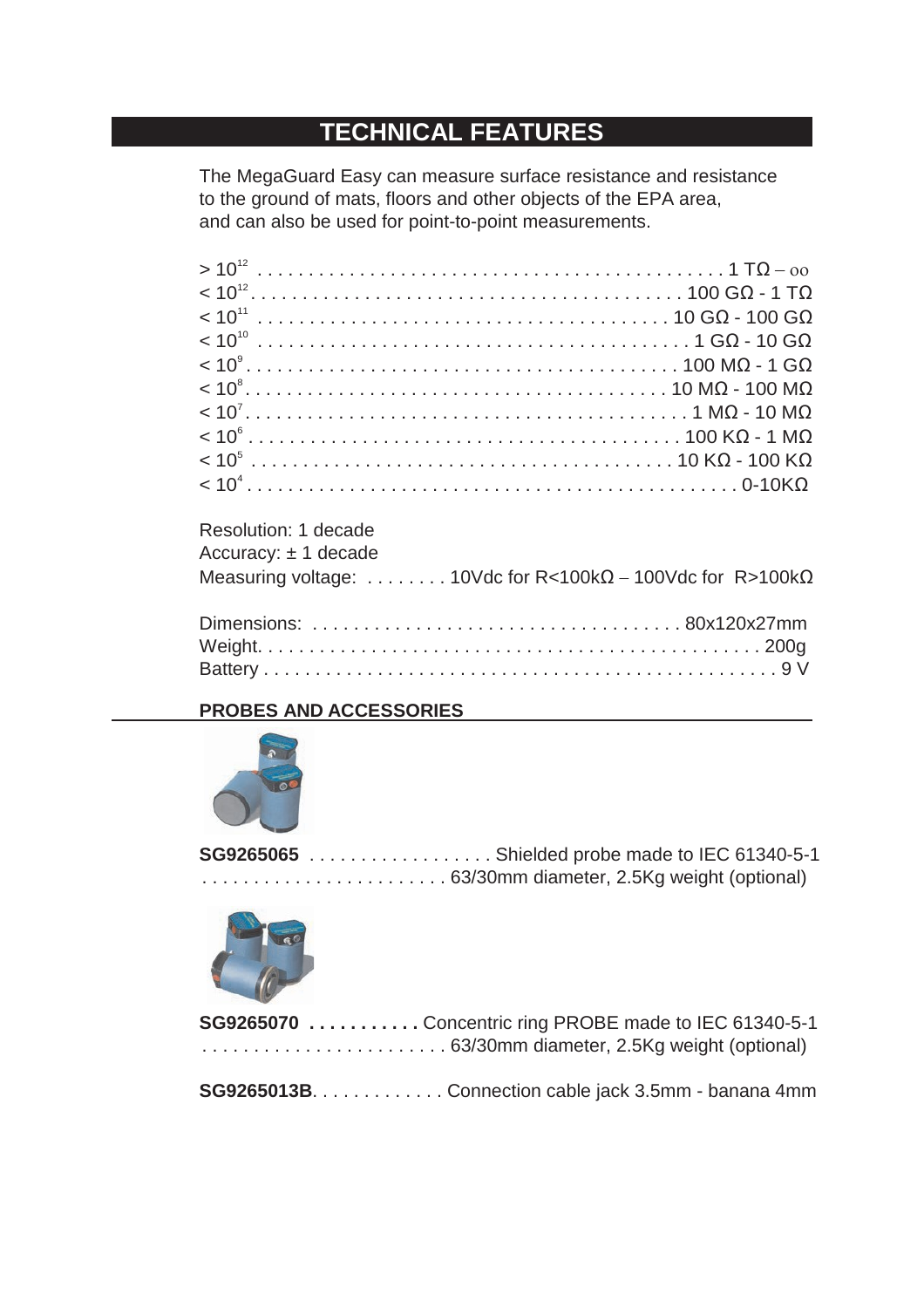### **CONTENT OF THE PACKAGE**

The code SG9265055 includes:

- 1 MegaGuard Easy with battery
- 1 connection cable SG9265013B, 3.5mm jack banana4mm
- Manual
- ISO9000 traceable calibration certificate.
- Box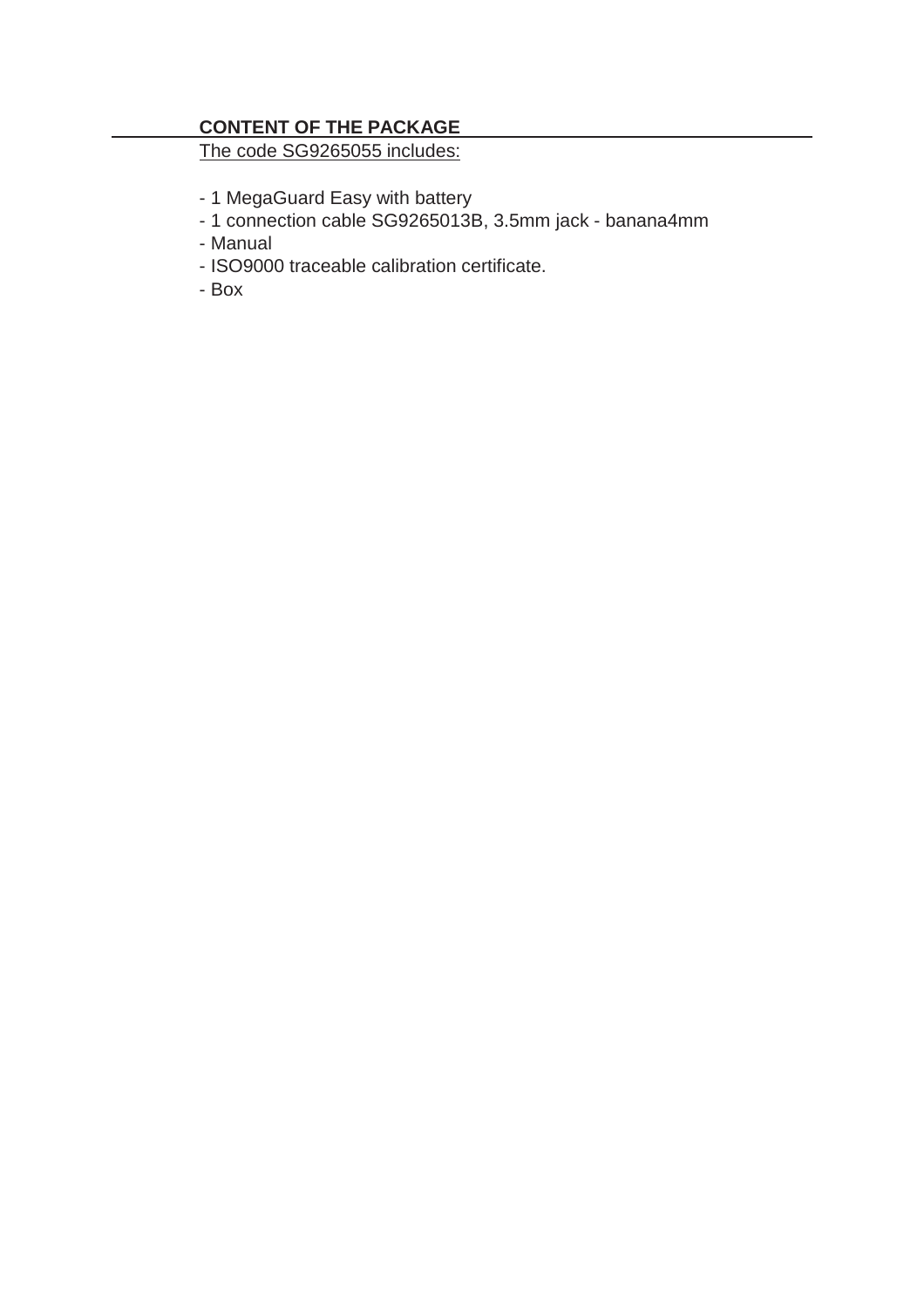

### **BATTERY REPLACEMENT**

- Open the battery cover, unscrewing the 2 fixing screws.
- Replace the battery.
- Close the battery cover.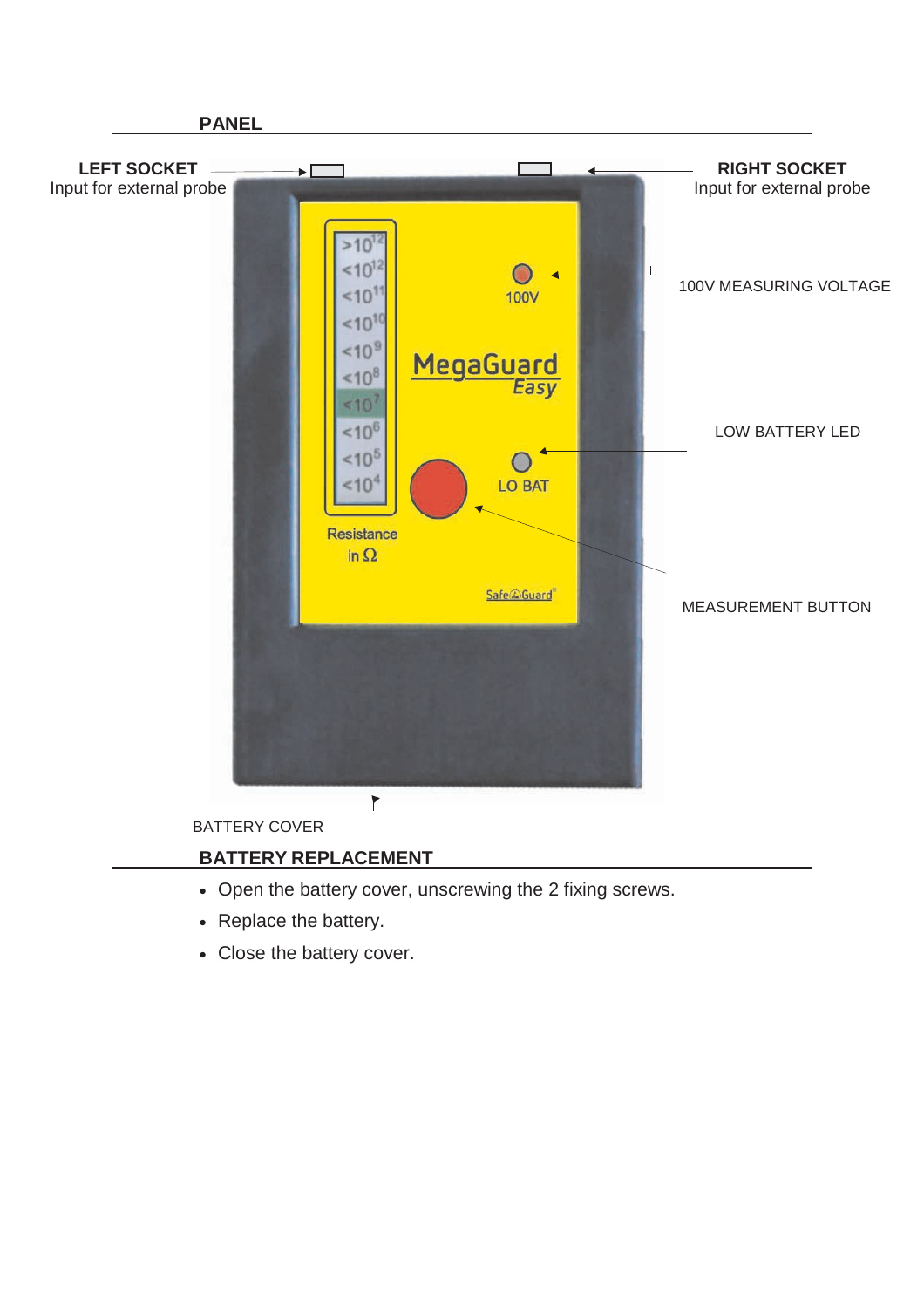

"Right Socket" and "Right Measuring Rubber".

In one of these two points the HV measurement output is present.

The HV measurement output is connected to the "Right Measuring Rubber". When the 3.5mm jack is inserted into the "Right Socket", the "Right Measuring rubber" is automatically disconnected and the HV measurement output connected to the 3.5mm jack

"Left Socket" and "Left Measuring Rubber".

In one of these two points the SIGNAL measurement input is present. The SIGNAL measurement input is connected to the "Left Measuring Rubber".

When the 3.5mm jack is inserted into the "Left Socket", the "Left Measuring Rubber" is automatically disconnected and the SIGNAL measurement input connected to the 3.5mm jack.

### **EXTERNAL PROBE CONNECTION**

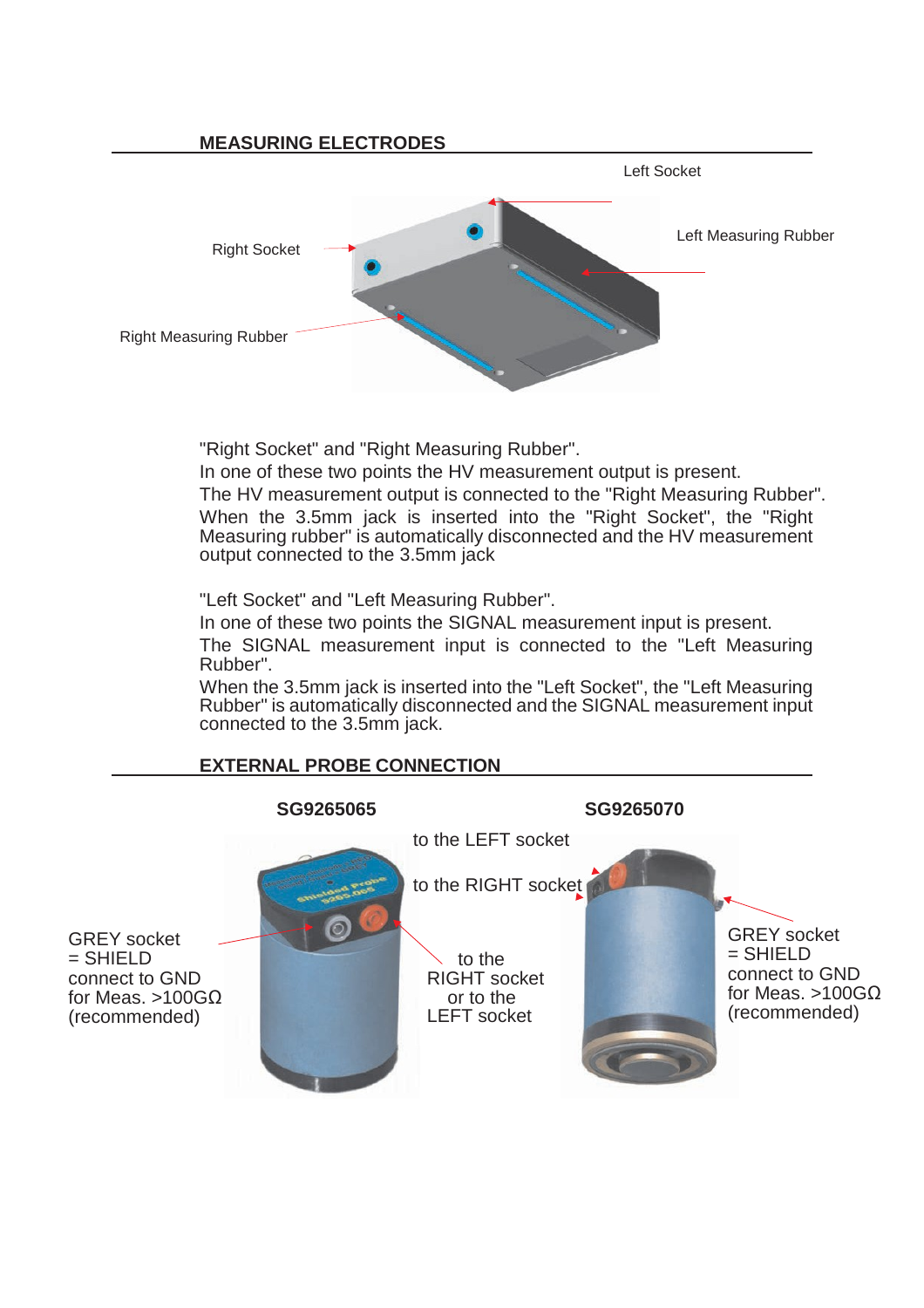# **OPERATIVE INSTRUCTIONS**

#### **SURFACE RESISTANCE MEASUREMENT**

- Be sure that the surface under test is clean and free of grease or other chemicals than can create an isolant layer.
- In case of doubt clean the surface with a specifical detergent, without alcohol or silicon, so that the non conductive layer will be removed.
- Place meter on test surface.
- Press the red pushbutton, and apply downward force of approximately 2Kg, hold the red pushbutton pressed for at least 5 seconds to a maximum of 10 seconds in order to get an accurate measure.
- When "100V" LED lights on, it means that the applied test voltage is 100V. When the LED is off, the applied test voltage is 10V.
- The displayed measure start always from the lower resistance value and gradually reaches the real resistance value. In order to get accurate measurements wait **5 seconds** more afterthe value seems to be stable.

#### **RESISTANCE TO GROUND MEASUREMENT**

- Be sure that the surface under test is clean and free of grease or other chemicals than can create an isolant layer.
- In case of doubt clean the surface with a specifical detergent, without alcohol or silicon, so that the non conductive layer will be removed.
- Insert the 3.5mm jack of the connecting cable into the Left Socket (SIGNAL measurement input) and connect the banana 4mm to a safe ground point.
- Place meter on test surface.
- Press the red pushbutton, and apply downward force of approximately 2Kg, hold the red pushbutton pressed for at least 5 seconds to a maximum of 10 seconds in order to get an accurate measure.
- When "100V" LED lights on, it means that the applied test voltage is 100V. When the LED is off, the applied test voltage is 10V.
- The displayed measure-start always from the lower resistance value and gradually reaches the real resistance value. In order to get accurate measurements wait **5 seconds** more afterthe value seems to be stable.